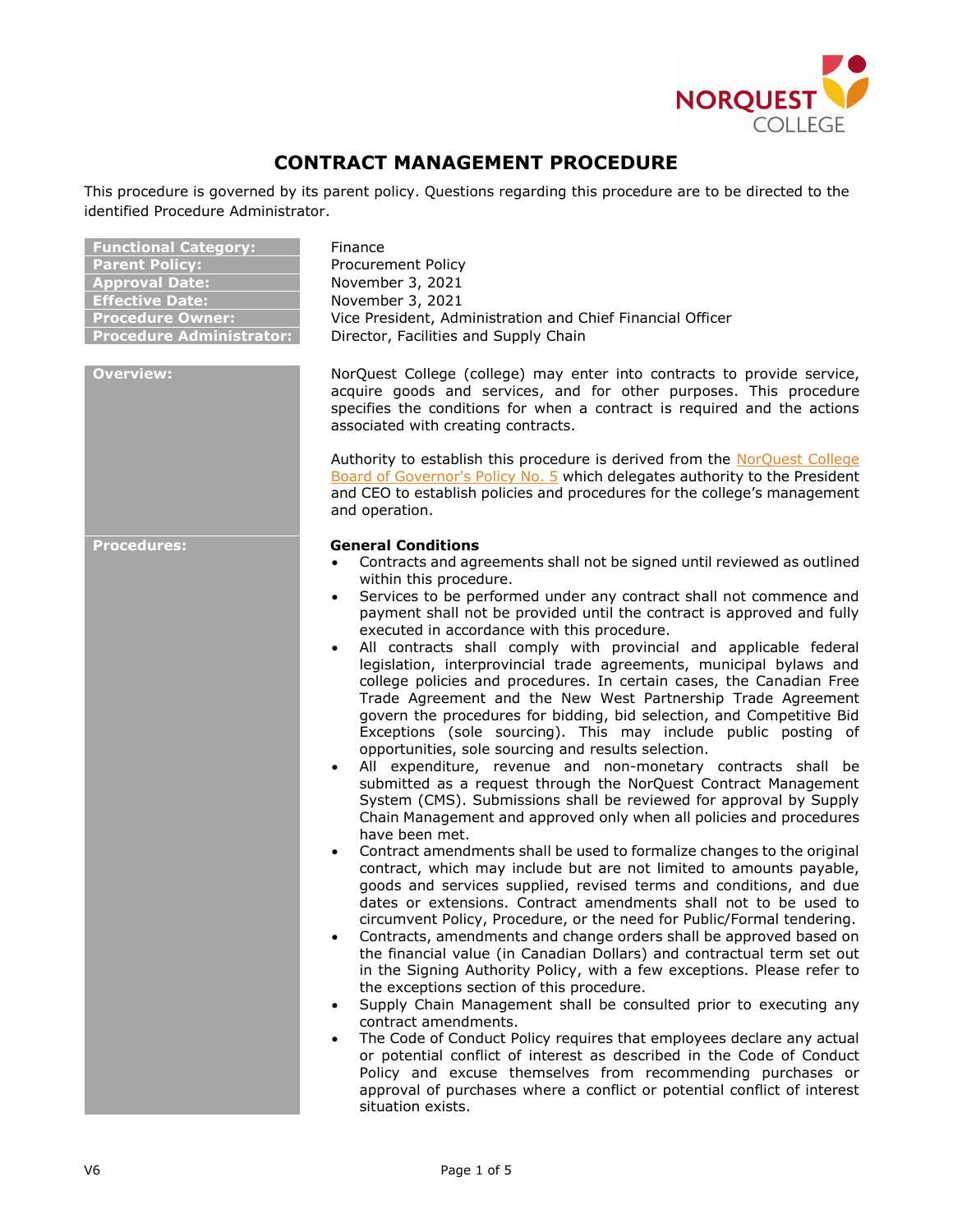

• All purchase value thresholds identified in this procedure exclude GST and other applicable taxes.

## **Exceptions**

Contracts are approved based on the financial and contractual limits set out in the [Signing Authority Policy,](http://www.norquest.ca/about-us/policies-procedures/finance/signing-authority-policy.aspx) however, a few exceptions exist for the following:

- Intergovernmental agreements President and CEO or Vice President approval.
- Leases of Real Property CFO and Vice President of Academic approval
- Acquisition, disposition and development of land Board of Governors approval.
- The standard review and approval process may be bypassed when Executives deem contracts to be sensitive or confidential.
- Emergencies, refer to Emergency Procedure in the [Goods and Services](http://www.norquest.ca/about-us/policies-procedures/finance/procurement-policy/goods-and-services-procurement-procedure.aspx)  [Procurement Procedure.](http://www.norquest.ca/about-us/policies-procedures/finance/procurement-policy/goods-and-services-procurement-procedure.aspx)

| Sale of Goods or Services - Thresholds |                         |
|----------------------------------------|-------------------------|
| Total Sale Value                       | <b>Required Actions</b> |
| Service of any value                   | Contract is required    |

| Purchase of Goods/Services - Thresholds           |  |
|---------------------------------------------------|--|
| Refer to Goods and Services Procurement Procedure |  |

## **Roles and Responsibilities**

Contract Request

*Contract Lead*

- Obtains quotes or bids as necessary. If quotes approach formal tender thresholds, contact the Supply Chain Management department for directions.
- Submits a Contract Request using the Contract Management System (CMS).
- Where appropriate, prepares and submits [Contract Determination](http://theq.norquest.ca/Departments/WDHR/Public-Documents/Forms/Contract-Determination-Form-Continuing-Education-S.aspx)  [Form](http://theq.norquest.ca/Departments/WDHR/Public-Documents/Forms/Contract-Determination-Form-Continuing-Education-S.aspx) to the Talent unit for Fee for Service Contracts and Extension Agreements. This form is required to clarify the Employee-Employer relationship between NorQuest and the other party.
- Ensures that all stakeholder reviews have been completed and approvals are attached to the Contract Request page within the Contract Management System. Refer to the [Goods and Services](http://www.norquest.ca/about-us/policies-procedures/finance/procurement-policy/goods-and-services-procurement-procedure.aspx)  [Procurement Procedure](http://www.norquest.ca/about-us/policies-procedures/finance/procurement-policy/goods-and-services-procurement-procedure.aspx) for more information on Stakeholder reviews.
- Attaches all supporting documentation to the Contract Request form (quotes, Approved Competitive Bid Exception Form (if required), Contract Determination Form, insurance certificates, WCB). These documents shall comply with college policies and procedures, and Federal, Provincial, and local laws and regulations, including FOIP.

#### Review Contract

*Supply Chain Management, or Payroll Department for Extension Agreements.*

- Reviews contracts and supporting documents for compliance with college policies, procedures, trade agreements and insurance requirements.
- Approves for compliance and issues for required legal review.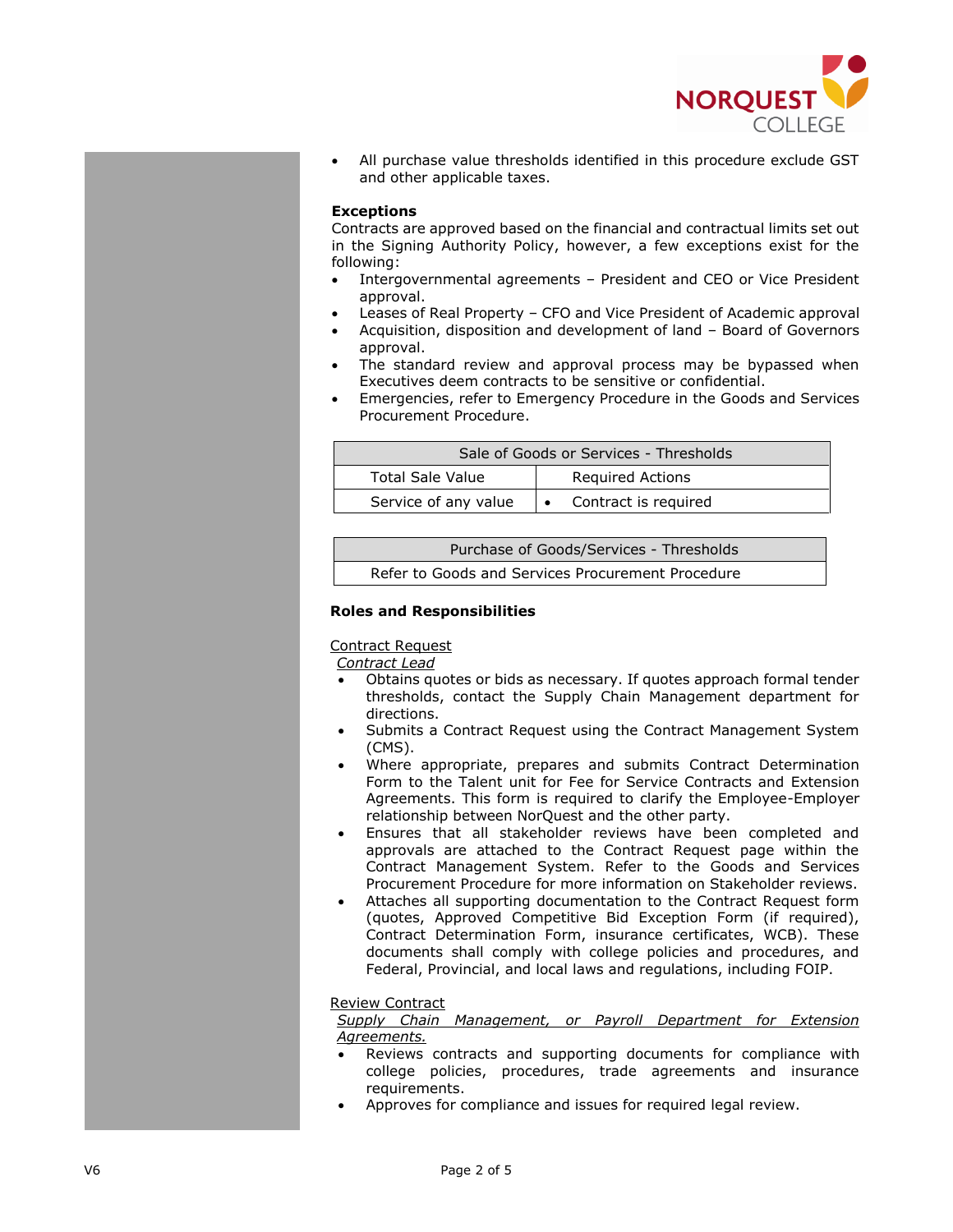

#### *Talent*

• Where appropriate, reviews for employee -employer relationships, confirmation of appropriate contract type, contract review and staffing impact.

#### *Legal Review*

- To ensure that the college's interests are protected, a legal review is required in the following circumstances and where otherwise deemed appropriate:
	- o NorQuest contract template has been significantly modified,
	- o A non-standard or third-party contract template is used;
	- o The first industry-wide approved template goes for legal review, and all subsequent uses of that template do not go forward for legal review; or,
	- o Real estate matters .
- Exceptions for legal review:
	- o Contracts that are non -binding and do not have a dollar value associated with them. This includes Memorandum s of Understanding (MOU) and Letter s of Intent (LOI). A non -binding clause is mandatory for these types of agreements .
	- o Contracts on government templates
	- o Contract amendments on a third-party template where a legal review was completed in the original contract, and no changes are being made to the contract terms and conditions .
- The college 's Corporate Counsel, the President and CEO, Vice President, or an Associate Vice President may, at their discretion, choose to waive legal review. An email attachment or note in CMS is required to waive legal review.

### *Contract Signature*

- Supply chain management will send the contract through CMS for electronic signature to both internal and external parties as per the Signing Authority Policy.
	- o The initiating party should sign last. If the college creates the contract, a college appropriate Signing Authority will sign the contract after the other party.
- Once signed by both parties, a digital copy of the contract shall be saved within CMS and automatically sent to both signatories. This authorizes the commencement of work.
- While Supply Chain Management is the official custodian of contract files regardless of the monetary exchange, the Contract Lead shall be responsible to maintain accurate financial records for the duration of the contract term.

#### *Payment Processing*

- Invoices shall be sent directly to Accounts Payables at: [Accountspayables@norquest.ca](mailto:Accountspayables@norquest.ca). The contract number shall be referenced on the invoice or Cheque Request and the invoice or Cheque Request is sent to Accounts Payable in a timely manner.
- When the withholding of funds is appropriate, the Contract Lead shall be responsible to communicate the amount to be withheld to Accounts Payables.
- When requesting a final contract payment, the Contract Lead shall note on the invoice or Cheque Request that such payment is a "Final Payment".
- Contract Leads shall track invoices against value of the contract, and ensure that contract value or target agreement pricing is not exceeded.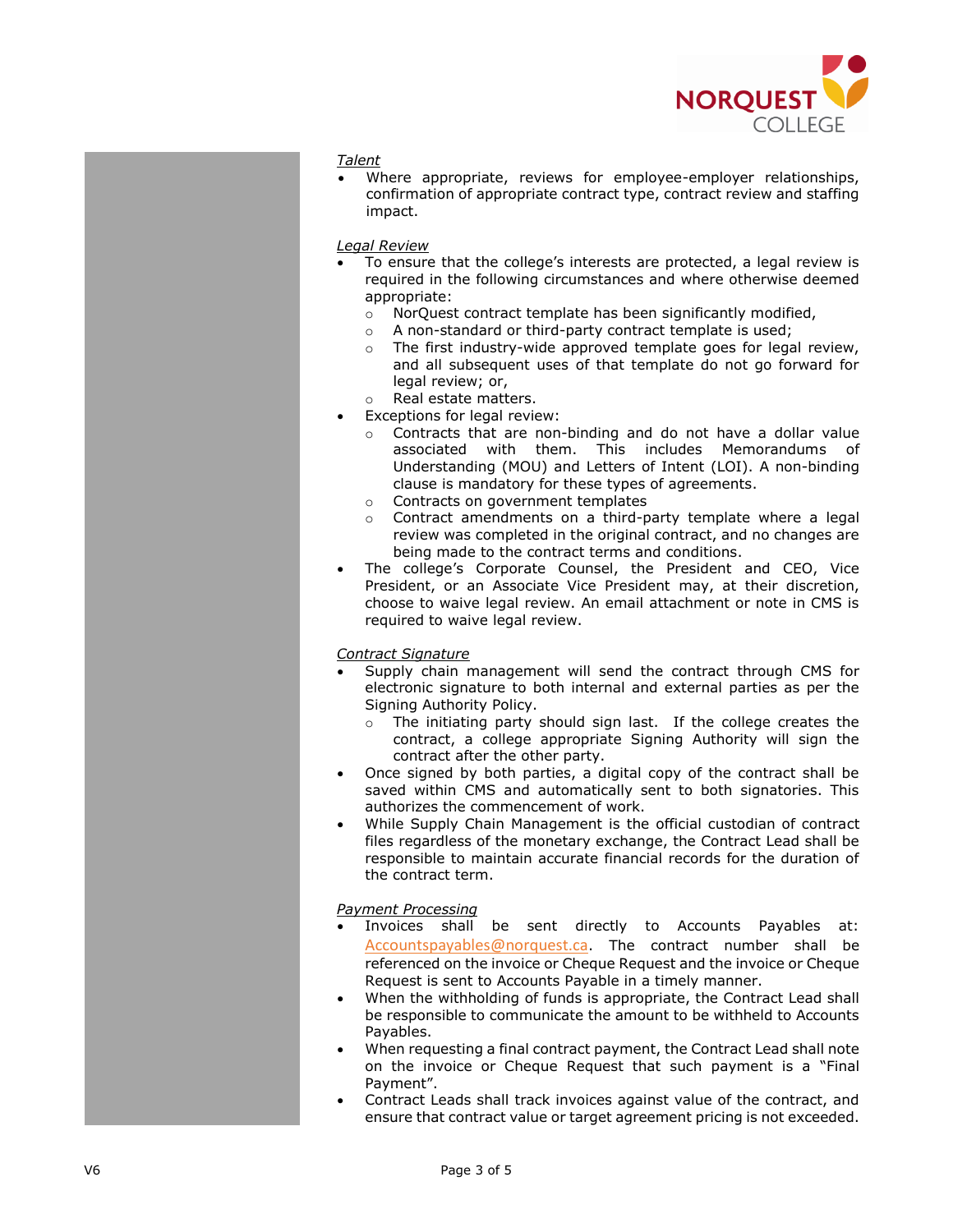

| <b>Definitions:</b>                                    | Canadian Free Trade Agreement: Canada's internal trade framework for<br>the flow of goods and services, investment and labour mobility. It requires<br>all bids and awards for Goods and or Services of \$100,000 or more and<br>Construction contracts of \$250,000 to be publicly posted to the Alberta<br>Purchasing Connection.                                                                                                                                                                            |
|--------------------------------------------------------|----------------------------------------------------------------------------------------------------------------------------------------------------------------------------------------------------------------------------------------------------------------------------------------------------------------------------------------------------------------------------------------------------------------------------------------------------------------------------------------------------------------|
|                                                        | <b>Contract:</b> a legally binding agreement for a party to provide goods or<br>services to the other party, in exchange for payment or other form of<br>consideration, subject to terms and conditions.                                                                                                                                                                                                                                                                                                       |
|                                                        | <b>Contract Amendment:</b> a document used to amend or make changes to<br>the original contract.                                                                                                                                                                                                                                                                                                                                                                                                               |
|                                                        | <b>Contract Lead:</b> the individual responsible to document and execute<br>contract in compliance with College Policies and Procedures, monitor<br>contract performance and associated budget spend. Contract Leads shall<br>ensure that all college obligations are met as specified in the contract terms.                                                                                                                                                                                                  |
|                                                        | <b>Contract Management System:</b> an electronic system that automates the<br>creation, tracking, signing, and monitoring of contracts and agreements.                                                                                                                                                                                                                                                                                                                                                         |
|                                                        | New West Partnership Trade Agreement: An agreement between the<br>Alberta, British Columbia, and Saskatchewan governments guaranteeing<br>access to each other's market. It requires publicly posted competitive<br>processes for purchases of goods or services of \$75,000 or more, and<br>construction contracts of \$200,000 or more.                                                                                                                                                                      |
|                                                        | Senior College Official: includes members of the NorQuest College Board<br>of Governors, President and CEO, Vice Presidents, and Chiefs.                                                                                                                                                                                                                                                                                                                                                                       |
| <b>Related NorQuest</b><br><b>College Information:</b> | <b>Code of Conduct Policy</b><br>$\bullet$<br>Competitive Bid Exception (CBE) Form (Contact Supply Chain<br>$\bullet$<br>Management)<br><b>Continuing Education Agreement Control Form</b><br>$\bullet$<br><b>Contract Control Form</b><br>$\bullet$<br><b>Contract Determination Form</b><br>$\bullet$<br><b>Contract Management Framework</b><br>$\bullet$<br><b>Goods and Services Procurement Procedure</b><br>$\bullet$<br><b>Procurement Policy</b><br><b>Signing Authority Policy</b>                   |
| <b>Related External</b><br><b>Information:</b>         | <b>Canadian Free Trade Agreement</b><br><b>New West Partnership Trade Agreement</b>                                                                                                                                                                                                                                                                                                                                                                                                                            |
| <b>Next Review Date:</b>                               | May 2025                                                                                                                                                                                                                                                                                                                                                                                                                                                                                                       |
| <b>Revision History:</b>                               | February 2014: New<br>March 2014: updated requirements for construction quotes<br>November 2014: update for document links<br>July 2015: update document standards, document links and next review<br>date<br>June 2018: reviewed as per the Policy and Procedure. Updated for changes<br>to Extension Agreements process as well as threshold re-alignments<br>November 2019: updated for threshold re-alignments and CFTA<br>requirements<br>August 2019: Compliance Office template & reorganization update |